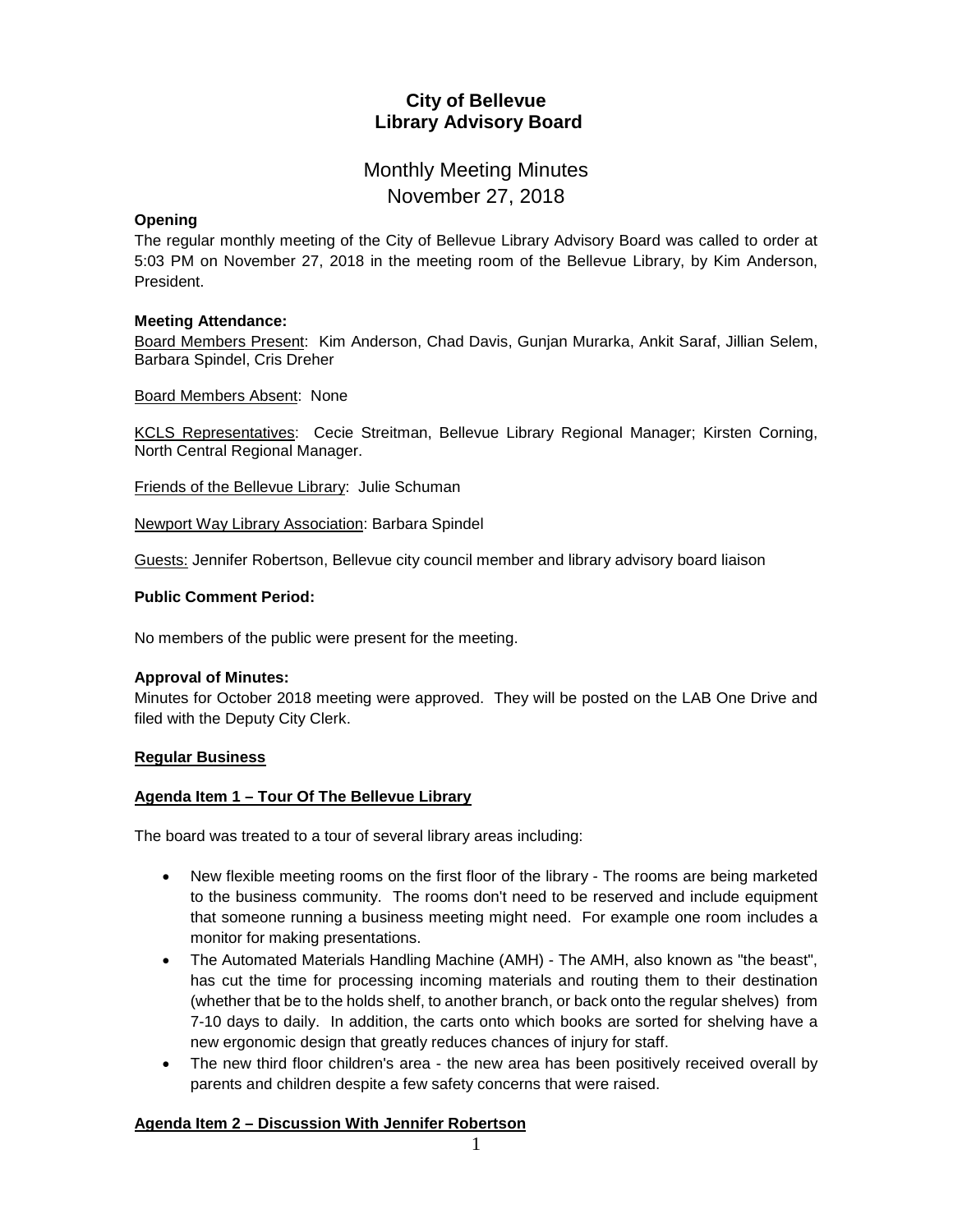Jennifer indicated that the annual update presentation/report by the library advisory board to the city council is well received and is helpful in ensuring that the council doesn't forget about the library board. The frequency of one report a year is about right. However, if there is a lot to report or if there is something that requires more immediate attention then by all means the board should schedule additional reports as needed. This is similar to the general practice of other boards and commissions (e.g. one primary annual report and then additional reports as agenda items require).

Jennifer requested that the board let her know first if there are specific issues that require attention so that she can facilitate with the council and/or identify and route the issue to the appropriate departments or entities. For example a security issue might better be addressed to the Bellevue Police Department than the council.

One thing to keep in mind is that the city council doesn't generally take a position on specific issues without following a defined process as required by state law. Therefore, if the board wants to request that the council take a position on an issue we should make sure that it is truly important.

Jennifer is aware of ongoing discussion about the upcoming levy lift but would like to know more. This would be a good topic to inform/educate the council about when the time is right. Presenting about this to the council also has the benefit of helping to inform the public via Bellevue TV.

Jennifer mentioned that for anyone who is interested in becoming more involved in civic affairs the Bellevue Essentials program is an excellent resource. Many Bellevue leaders have participated in the course in the past. In addition to the information that one learns it also provides a great network.

## **Reports:**

## **Bellevue Friends of the Library**

BFOL will be setting up for the annual holiday sale on Wednesday; the sale will occur Thursday through Saturday. The goal is to raise \$3,000 (last year the sale raised \$5,000 but had some one time significant/valuable donations that boosted the overall sales figure). Last year the Bellevue friends of the library were able to give a total of \$48,000 to the library. This year's goal is \$40,000. This continues a trend as people transition to digital formats and therefore revenue from the bookstore and from book sales fall off.

## **Newport Way Library Association:**

The annual book sale was just completed. Initial sales figures are \$3,800. Credit card sales accounted for more than half of the total so providing this capability has proven to be worth it. In addition, pricing at the annual sale suggests that people would be willing to pay \$2 for ongoing sale materials so the plan is to raise the price in the near future.

The discussion about sales lead to several questions:

- o Can the Association sell used library books at the sale? Answer: this is not allowed by statute.
- o Why doesn't the Association sell donated books on Amazon? Answer: when factoring in all the costs (e.g. time and effort for processing) it cuts too far into the margins to be worthwhile.

An upcoming science program for 7-10 year olds on shadows and light sponsored by the Newport Way Library Association was highlighted.